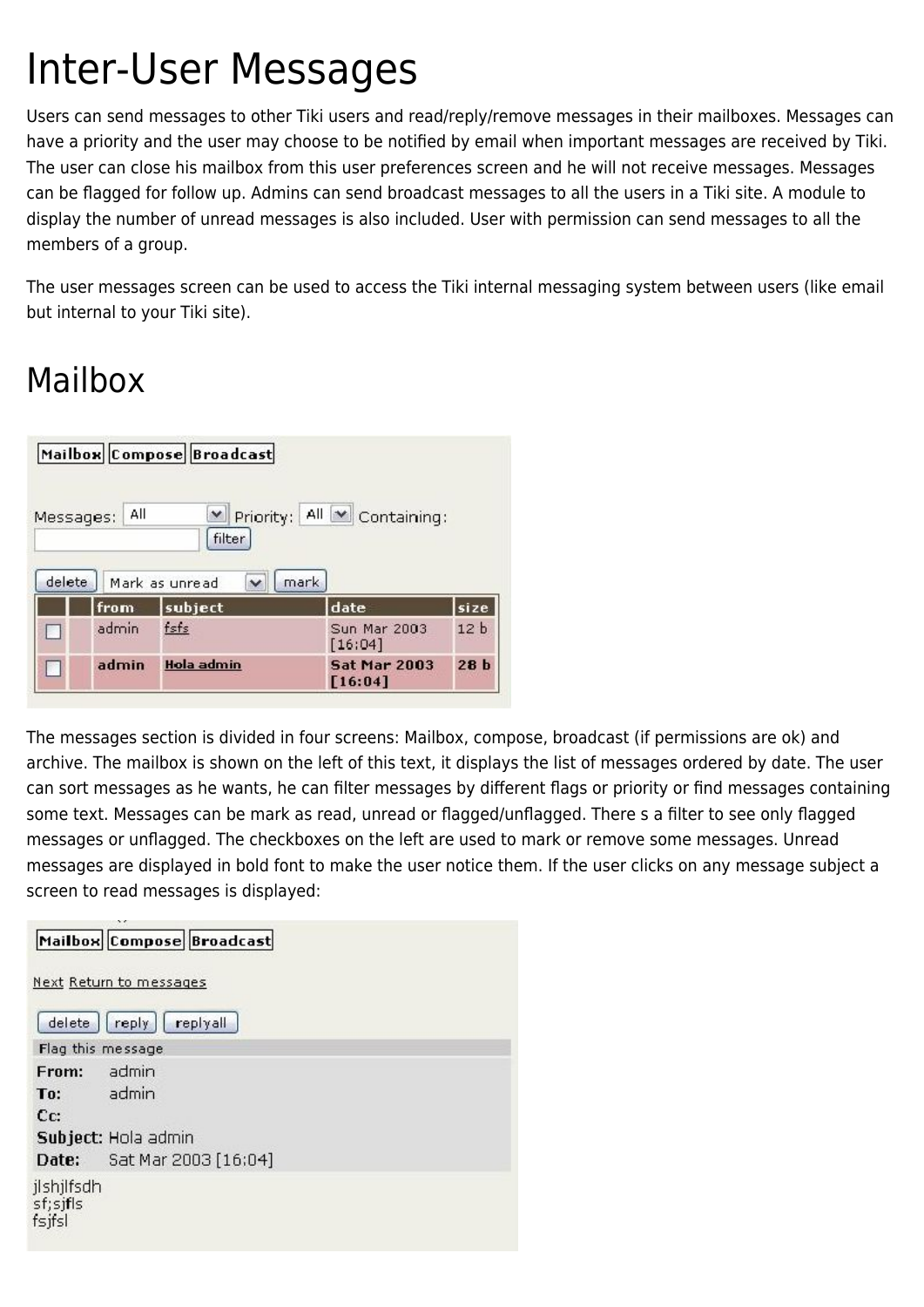The user can read the message, reply it, move to the next message or flag the message for follow up if he wants. Since 1.9 the user can move messages to the archive, thus speeding up the regular mail check process, because the mail archive is a separate table. The size of the mailbox and the size of the archive can be defined by the admin in admin / login (where most of the general user settings are). If the maximum number is set to 0 (zero), the number is 'unlimited'. If the number is bigger than zero, the user cannot receive any more mails if the number of mails in the users mailbox exceeds this limit. He can archive some mails then or delete some. If the archiving limit is reached, no more mails can get archived by the user.

#### Composing messages

| Mailbox Compose Broadcast                            |  |
|------------------------------------------------------|--|
| [send]                                               |  |
|                                                      |  |
|                                                      |  |
| Priority:<br>3 -Normal-<br>$\boldsymbol{\mathsf{v}}$ |  |
| Subject:                                             |  |
|                                                      |  |
|                                                      |  |

In this screen the user can compose a message. The to, cc and bcc are similar to the fields used to send emails but Tiki user names should be entered instead of mail addresses. Multiple addresses can be separated with semicolons (";"). If any of the users has a full mailbox, you receive an error that the mail could not get delivered to that user.

### Broadcasting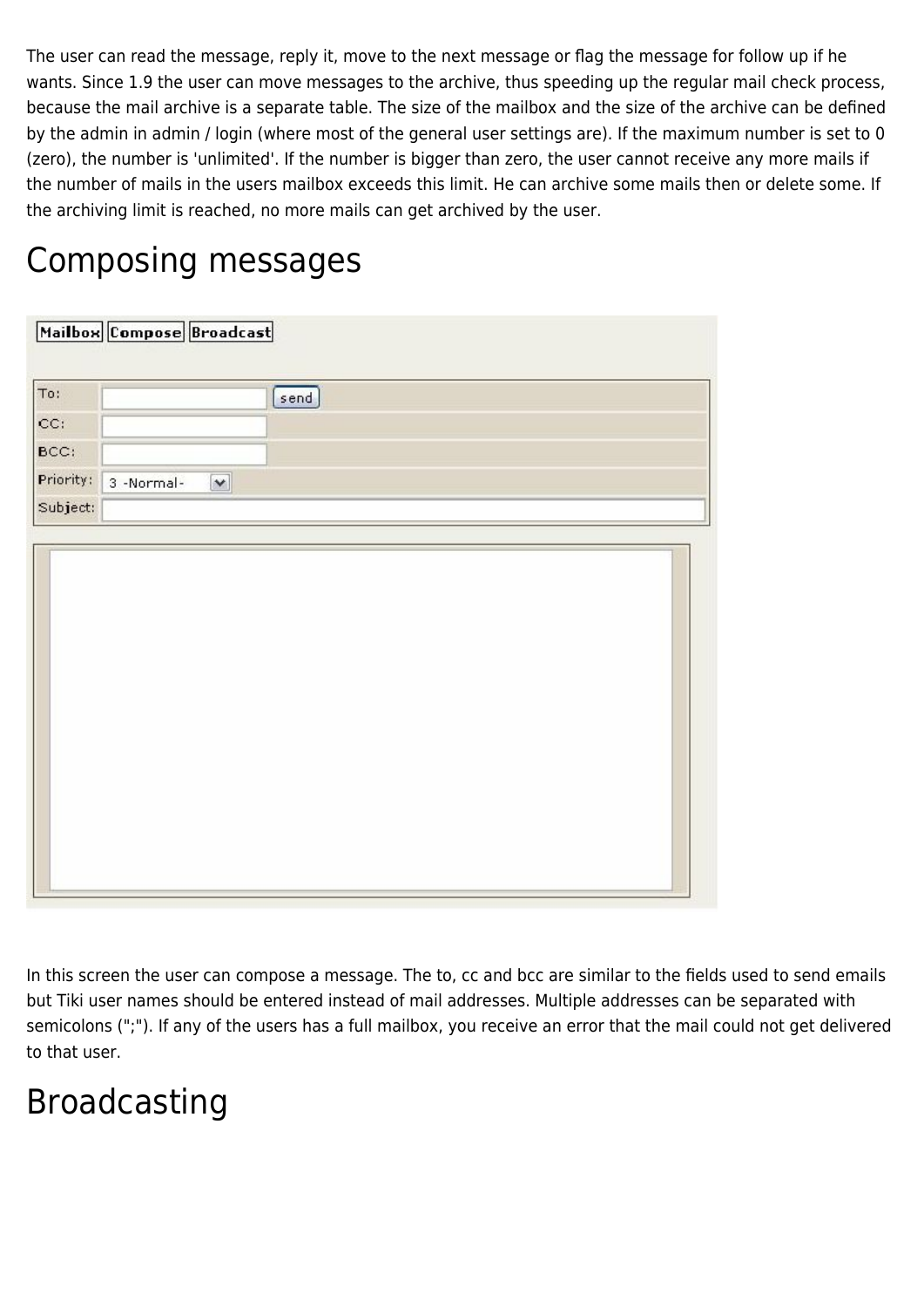| Group:    | Anonymous                                    | $\left  \mathbf{v} \right $ |  |  |  |  |
|-----------|----------------------------------------------|-----------------------------|--|--|--|--|
| Priority: | [send]<br>3 -Normal-<br>$\blacktriangledown$ |                             |  |  |  |  |
| Subject:  |                                              |                             |  |  |  |  |
|           |                                              |                             |  |  |  |  |
|           |                                              |                             |  |  |  |  |
|           |                                              |                             |  |  |  |  |
|           |                                              |                             |  |  |  |  |
|           |                                              |                             |  |  |  |  |
|           |                                              |                             |  |  |  |  |
|           |                                              |                             |  |  |  |  |
|           |                                              |                             |  |  |  |  |
|           |                                              |                             |  |  |  |  |
|           |                                              |                             |  |  |  |  |
|           |                                              |                             |  |  |  |  |
|           |                                              |                             |  |  |  |  |
|           |                                              |                             |  |  |  |  |
|           |                                              |                             |  |  |  |  |

A broadcast is a message sent to many users, the message can be sent to a Tiki group or to all users (if permissions are ok).

#### **Tips**

The function to send messages is messu-compose.php (it is useful to put this function in a menu for a contact page for example)

You can force Subject or cc or to record by using

```
messu-compose.php?subject=foo&to=admin&cc:otheruser
```
# How To Enable This Feature

As administrator of a Tiki site, you can enable this feature in order to allow users send messages to other users provided they know their usernames.

Those are the needed steps:

- 1. Under "Admin home > Community", "User Features" section, enable "**User messages**"
- 2. Grant permission **tiki\_p\_messages** ("Can use the messaging system") to the group you need (you may probably want to grant it to "Registered" users)

*Note: An admin might consider granting to editors or admin group the permissions "tiki p broadcast"* (Can broadcast messages to groups) or "tiki\_p\_broadcast\_all" (Can broadcast messages to all users)

- 3. Under "Admin home > Login", you may want to modify these preferences:
	- 1. Checkbox "**Users can opt-out internal messages:**"